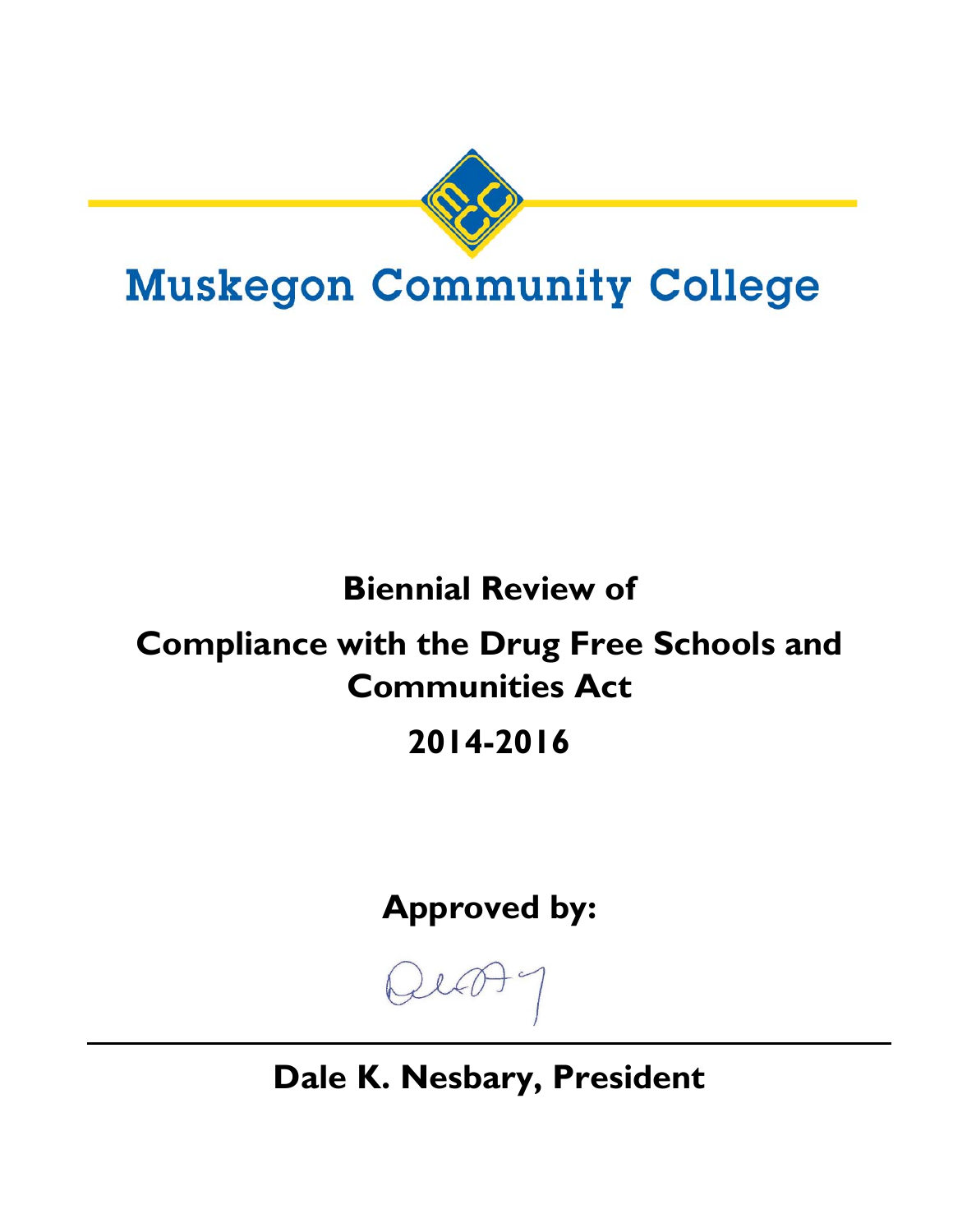# **TABLE OF CONTENTS**

# **I. INTRODUCTION AND COMPLIANCE STATEMENT Page 3**

# **II. DESCRIPTIONS OF ALCOHOL RELATED PROGRAM ELEMENTS Pages 3 – 8**

**III.** RECOMMENDATIONS **Page 9** 

**IV. SUMMARY Pages 9 - 11**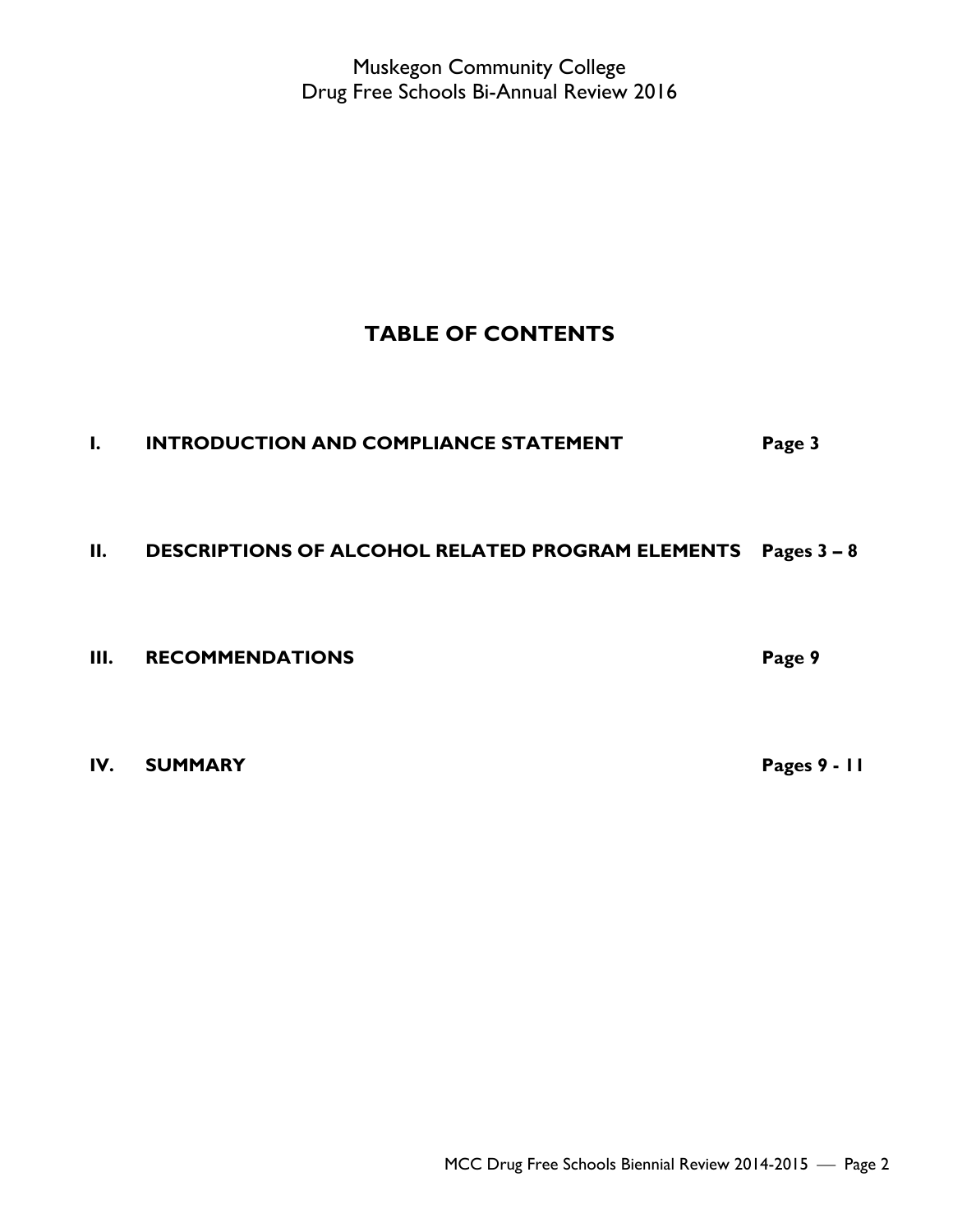# **I. INTRODUCTION AND COMPLIANCE STATEMENT**

The Drug Free Schools and Communities Act Amendments of 1989 requires that Muskegon Community College (MCC) certify that it has adopted and implemented a program to prevent the possession, use or distribution of illicit drugs and alcohol by students and employees. Muskegon Community College offers an alcohol and substance abuse program designed to raise awareness across the campus about policies governing alcohol and drug use. Muskegon Community College is in compliance with federal, state and local laws including those which regulate the possession, use and sale of alcoholic beverages and controlled substances.

# **II. DESCRIPTIONS: Drug and Alcohol Prevention Related Program Elements**

Muskegon Community College offers an alcohol and substance abuse program designed to raise awareness across the campus about policies governing alcohol and drug use. Major program elements include:

# **A. Annual Notification**

The annual distribution in writing to each employee, and to each student who is taking one or more classes for any kind of academic credit, except for continuing education units, regardless of the length of the student's program of study via the Annual Security Report.

- Description of the standards of conduct that clearly "prohibit, at a minimum, the unlawful possession, use, or distribution of illicit drugs and alcohol by students and employees on its property or as part of any of its activities";
- Description of the applicable legal sanctions under federal, state, or local laws for the unlawful possession or distribution of illicit drugs and alcohol;
- Description of the health risks associated with the use of illicit drugs and the abuse of alcohol;
- Description of any drug and alcohol programs (counseling, treatment, rehabilitation, and re-entry) that are available to employees or students; and
- Clear statement that the college will impose disciplinary sanctions on students and employees for violations of the standards of conduct and a description of those sanctions, up to and including expulsion or termination of employment and referral for prosecution.
- Employees are notified of EAP and insurance benefits and opportunities during the annual open enrollment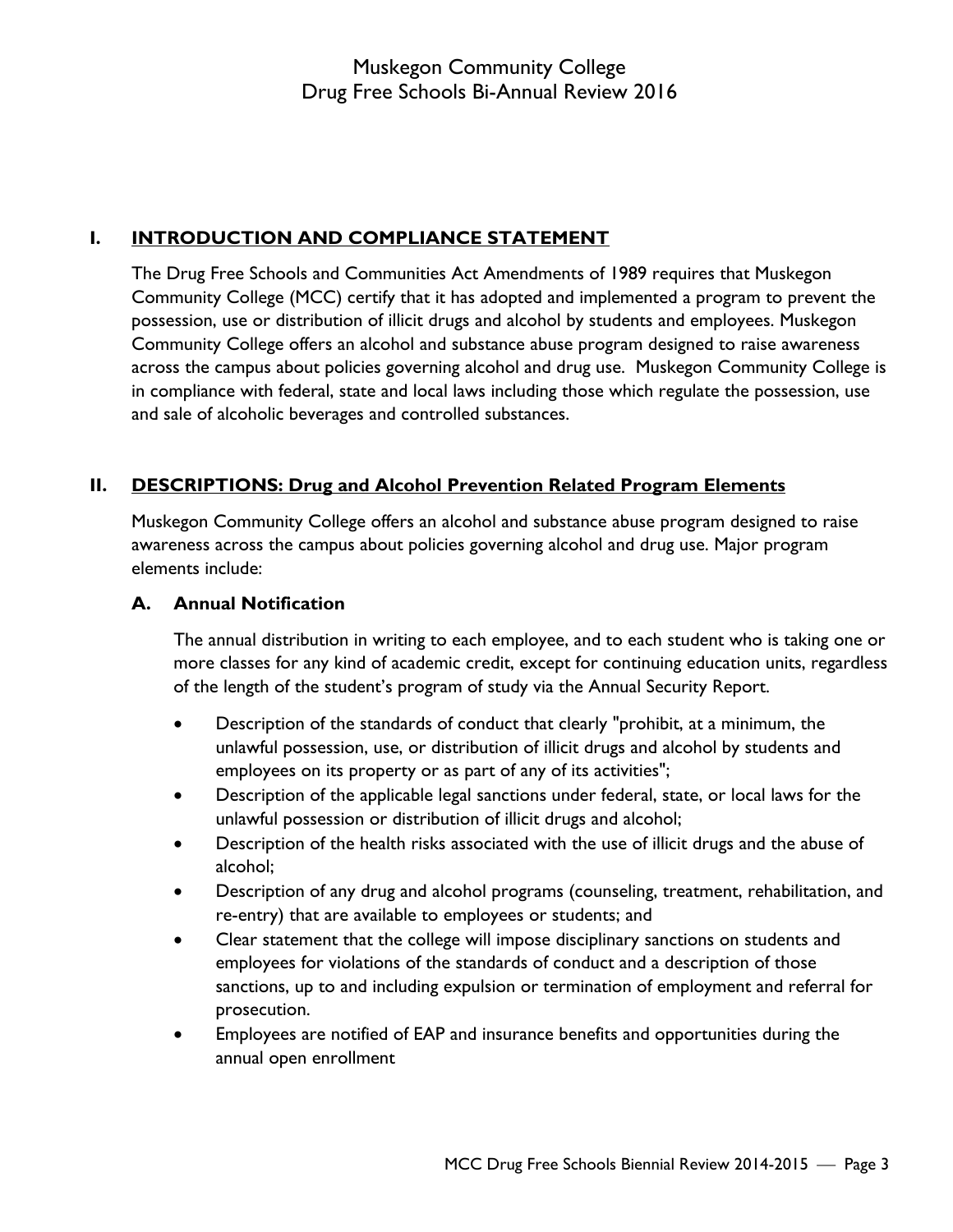In the process of conducting the Biennial Review it was determined that the College had provided annual notification to all employees and students as required by the statute; however, the college is in need of a more comprehensive plan which will be developed for the 2016-2018 Drug and Alcohol Prevention Plan.

#### **B. Biennial Review Process**

A biennial review by the institution of its program to;

- Determine its effectiveness and implement changes to the program if needed.
- Ensure that disciplinary sanctions are consistently enforced.

Because of a comprehensive reorganization including many staff changes, the Biennial Review Process, was newly defined during the 2014-2016 review. The Drug-Free Schools and Communities Act of 1989 (34 CFR Part 86), the new process, including a form for review and summery review of the program elements team was formalized to include the following participants:

#### *New Biennial Review Team*

Vice President for Student Services and Administration

Vice President for Academic Affairs and Finance

Dean of Student Life and Campus Life

Administrative Director of Human Resources

#### *Materials Reviewed*

- **College Catalog**
- Student Handbook
- **Student Athlete Handbook**
- **Student Conduct Reporting System**
- **Drug-Free Workplace Policy**
- **Website and Portal**
- **Annual Campus Crime/Security Report**
- Relevant Federal and State Laws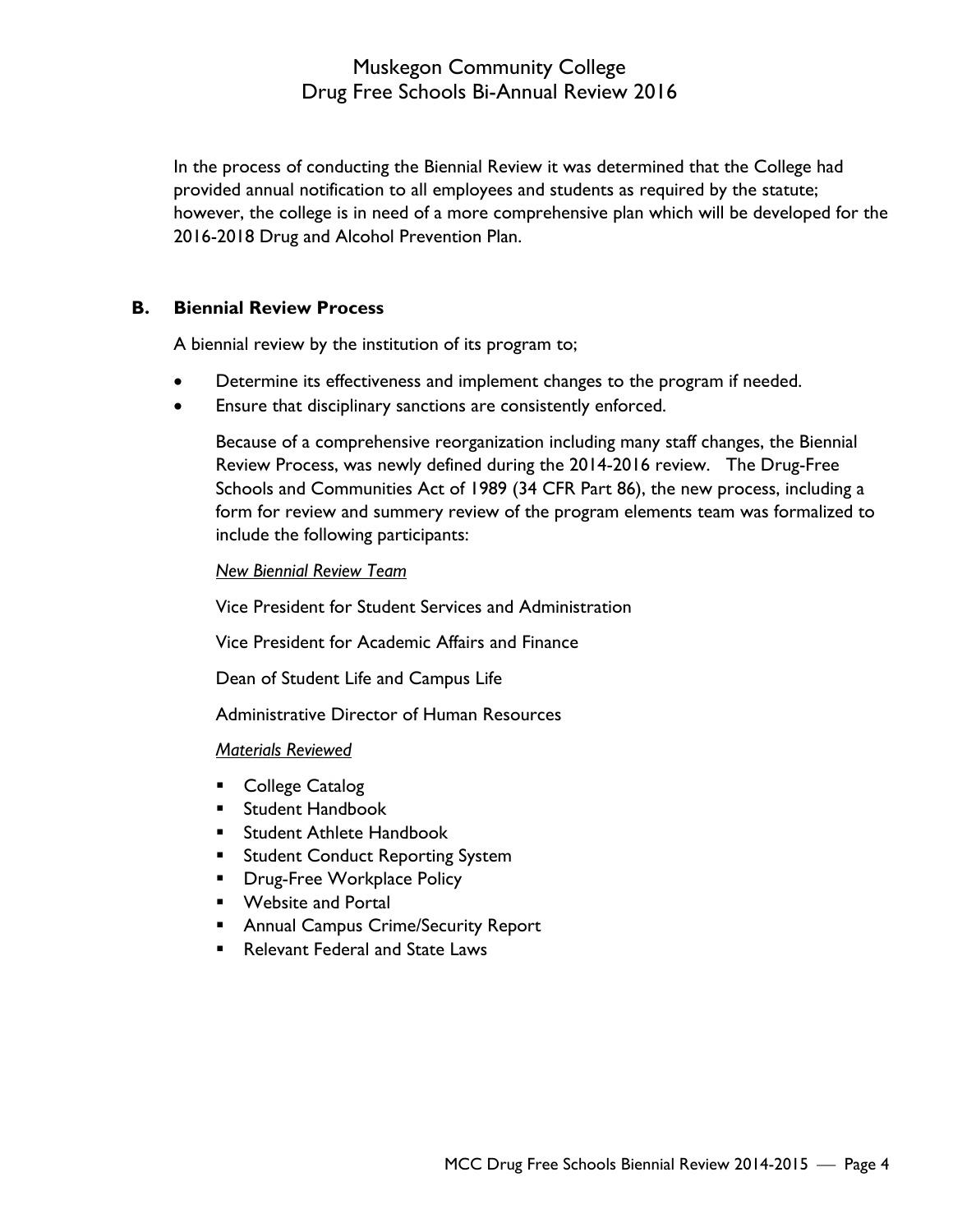### **C. Standards of Conduct for employees and students**

Employee Drug & Alcohol Abuse Policy & Prevention Program

To demonstrate our continued commitment to maintaining a drug-free environment, the College has developed the following alcohol and drug policy. The specifics of the policy are published on the College's website and made available to employees.

### DRUG AND ALCOHOL POLICY & PENALTIES

Muskegon Community College complies with federal, state, and local laws including those that regulate the possession, use, and sale of alcoholic beverages and controlled substances. The following represents the drug/alcohol policies of the College.36 In compliance with Board of Trustees' policies 4.02.00 and 5.20.00 and the Drug Free Schools and Communities Act Amendments of 1989, the following represent the Drug-Free Workplace Regulations of the College:

- Employees, students, and guests may not manufacture, distribute, dispense, possess or use alcoholic beverages on College premises.
- Employees, students, and guests may not unlawfully possess, use or distribute controlled substances and alcohol on College premises or while engaged in College activities such as conferences or field trips.
- Being under the influence of alcohol or any controlled substance while on College premises or engaged in College activities is prohibited.
- Employees, students and guests are personally accountable for having knowledge of federal, state, and local laws relating to alcoholic beverages and controlled substances, the minimum drinking age, transporting open containers of alcoholic beverages and false representation of age by a minor.

As a condition of employment, each employee of the College shall comply with the terms of this policy. Violation of such policy may result in disciplinary action up to and including termination of employment and referral for prosecution. Any sanctions imposed will be consistent with local, state and federal law. All employees are required to notify the College of any criminal conviction for a violation of the policy occurring in the workplace no later than five (5) days after such conviction.

Violation of this policy by students may result in disciplinary action up to and including dismissal from the College and referral for prosecution. Students should refer to the College Catalog for details.

All guests on campus are expected to follow the above requirements. Failure to do so may result in a request to leave College property or a College activity.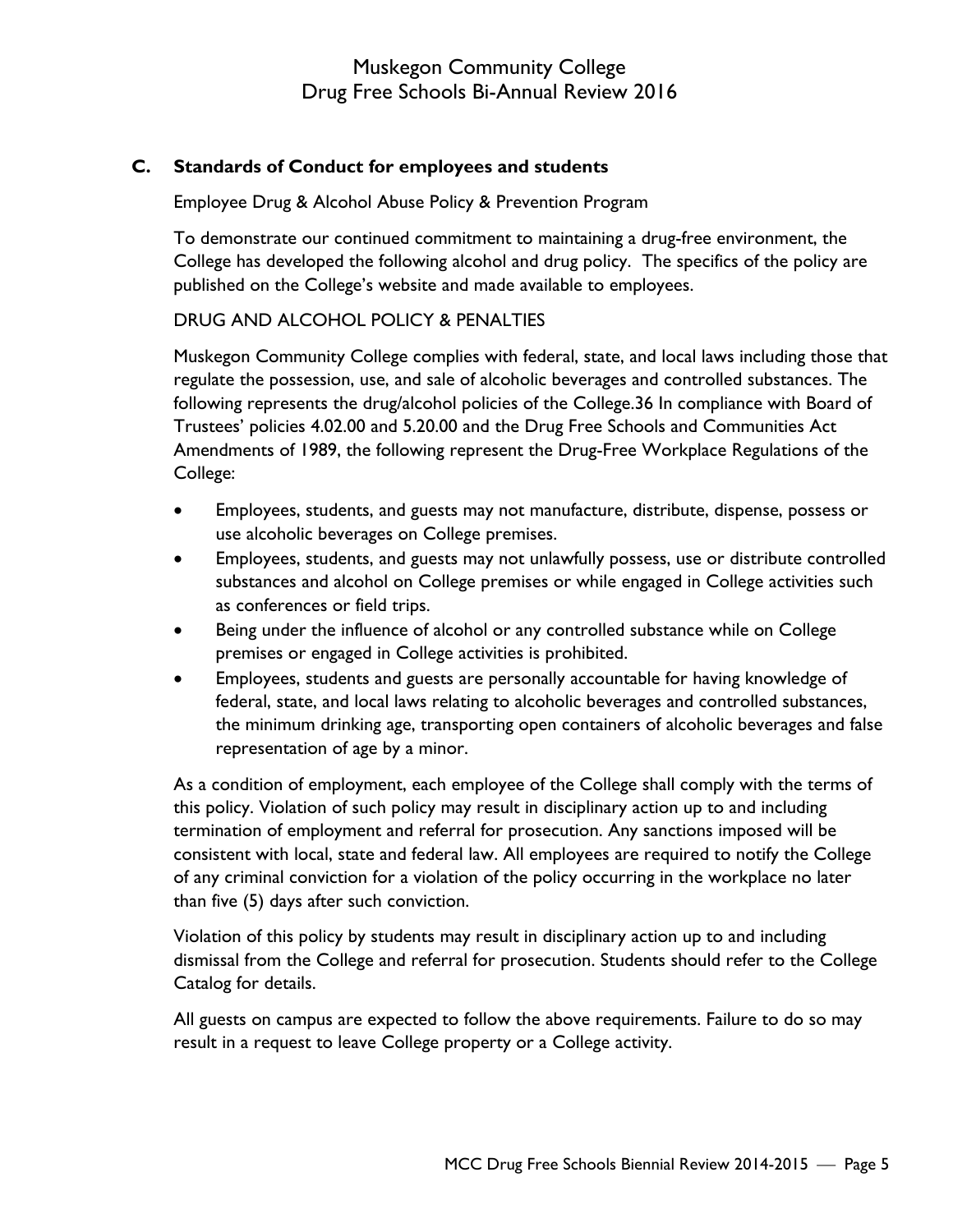The College will strive to provide a safe, healthy and drug-free environment by continuing to offer educational programs that support a drug-free campus and workplace. Copies of these regulations will be made available to all new students and employees.

#### **D. Drug and Alcohol Awareness**

**Collegiate Alcohol Awareness Week**, held in October each year. Working in conjunction with Muskegon County's Alcohol Liability Initiative which includes all of the police departments in Muskegon County. The Lakeshore Traffic Safety Committee is on campus to educate drivers of the dangers of driving while drunk- they provide GEM car and computer simulations. The officers also speak in the Health Education Classes.

Six APS Staff members attended **Applied Suicide Intervention Skills Training (ASIST) Certified** in June of 2015. This is an intensive 8 hour training where regardless of prior experience or training individuals can become an ASIST-trained caregiver. There were fortyfive individuals from around the County that participated, these included professionals from Law Enforcement, Health Care, Social Service agencies, non-profit agencies and education. Developed in 1983 and regularly updated to reflect improvements in knowledge and practice, ASIST is the world's leading suicide intervention workshop. During the two-day interactive session, participants learn to intervene and help prevent the immediate risk of suicide. Over 1,000,000 people have taken the workshop, and studies have proven that the ASIST method helps reduce suicidal feelings for those at risk. This training is a best practice and is used to train professionals at college campuses across the country.

**Mental Health First Aid-**In conjunction with Health West (Formerly Community Mental Health of Muskegon County) the MCC Student Life office has hosted ten Youth and Adult Mental Health First Aid certification courses since May of 2014. Over 250 students and employees have received one or both certifications. Both of these courses have a unit on Substance Use disorders including alcohol and other drugs and the compounding factors they bring to other health issues. Mental Health First Aid is an 8-hour course that teaches how to help someone who is developing a mental health problem or experiencing a mental health crisis. The training helps participants identify, understand, and respond to signs of mental illnesses and substance use disorders.

Mental Health First Aid is an international program proven to be effective. Peer-reviewed studies published in Australia, where the program originated, show that individuals trained in the program:

- Grow their knowledge of signs, symptoms and risk factors of mental illnesses and addictions.
- Can identify multiple types of professional and self-help resources for individuals with a mental illness or addiction.
- Increase their confidence in and likelihood to help an individual in distress.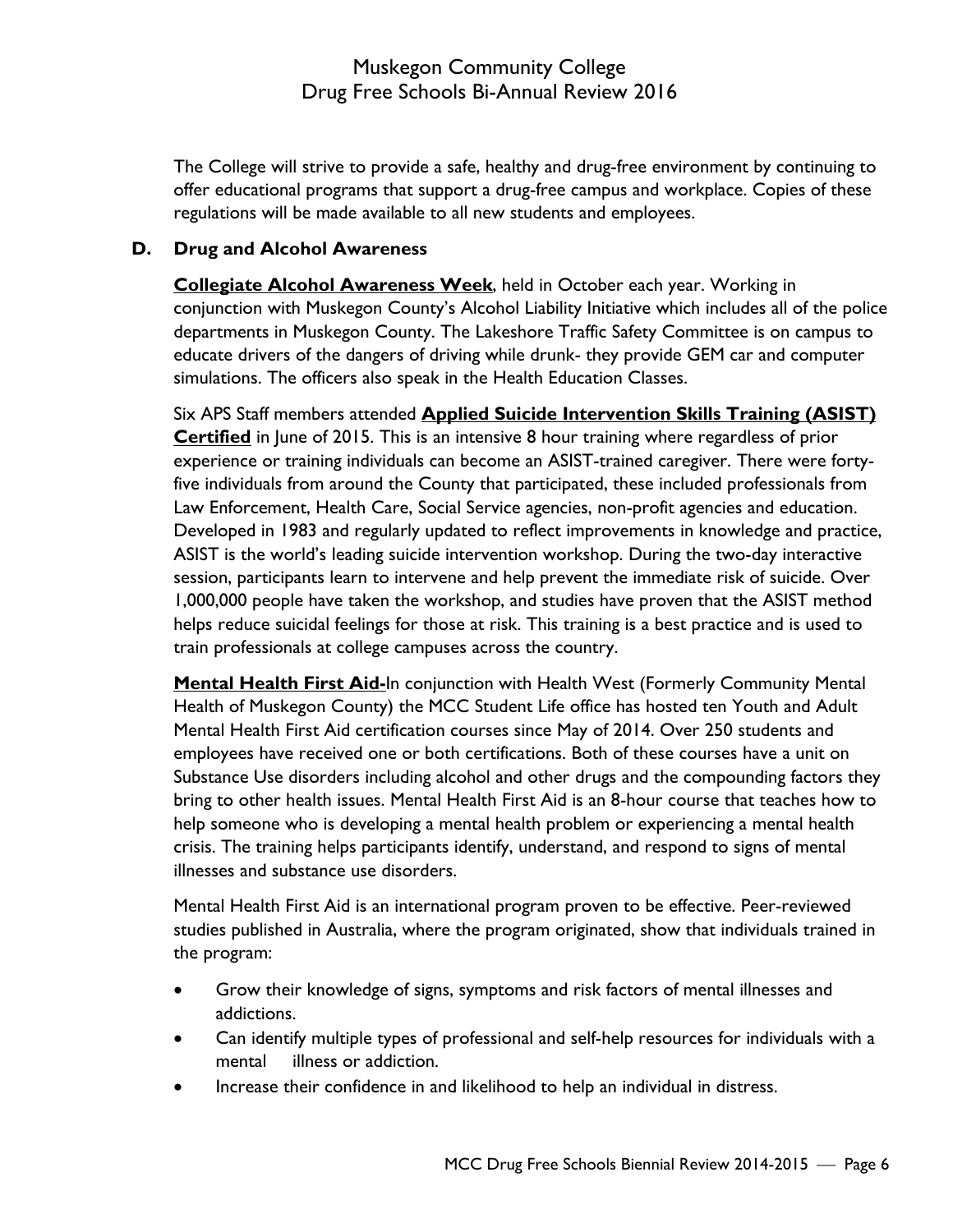- Show increased mental wellness themselves.
- Studies also show that the program reduces the social distance created by negative attitudes and perceptions of individuals with mental illnesses.

**Medic First Aid / CPR / AED Certification Training-** Thirty-one Staff/Faculty members completed the held in February, 2016. Substance abuse education and first aid treatment were covered in this course.

#### **Employee Programs**

There are programs available for counseling, rehabilitation, and employee assistance. Employees covered by our health care plans are also eligible for inpatient and/or outpatient substance abuse treatment. Below is a synopsis of the benefits available for mental health and chemical dependency service provided by the various health plans.

#### *Synopsis of Benefits*

#### MCC Health Care Plan

The plan shall pay Hospital charges incurred by Participant as a resident patient of a hospital. Hospital charges shall include charges for the room and board, covered up to the hospital's semi-private room rate, and charges for the hospital services and supplies. These charges shall be one that is accredited by the Joint Commission of Accreditation of Hospitals.

The plan shall pay for charges incurred by a Participant of outpatient treatment to a maximum of 50 visits by/to a physician. A physician shall be a M.D. or licensed Psychologist. Benefits are payable at 90% after the participant has satisfied the annual deductible.

#### Blue Cross Blue Shield PPO Plans

The following services are covered when provided by, or authorized in writing in advance by BCBS and its Psychiatric Designee:

- 1. Inpatient services and supplies, not to exceed 30 days (unlimited per calendar year for mental health treatment on a Semi-Private Accommodation basis in a Participating Hospital, other Approved Health Care Facility, State approved or licensed residential primary treatment program, or other program. Copayment Charge 20% of Eligible Expenses.
- 2. Outpatient mental health evaluations, diagnostic and short term calendar year in a State approved or licensed non-residential primary treatment program. Unlimited for outpatient group services shall equate to one (1) visit for outpatient individual services (\$20 copayment per visit.)
- 3. Outpatient alcoholism or chemical dependency evaluations, diagnostic and short term therapeutic services in a State approved or licensed residential primary treatment program on an intermediate care basis. Copayment Charge 100% after deductible.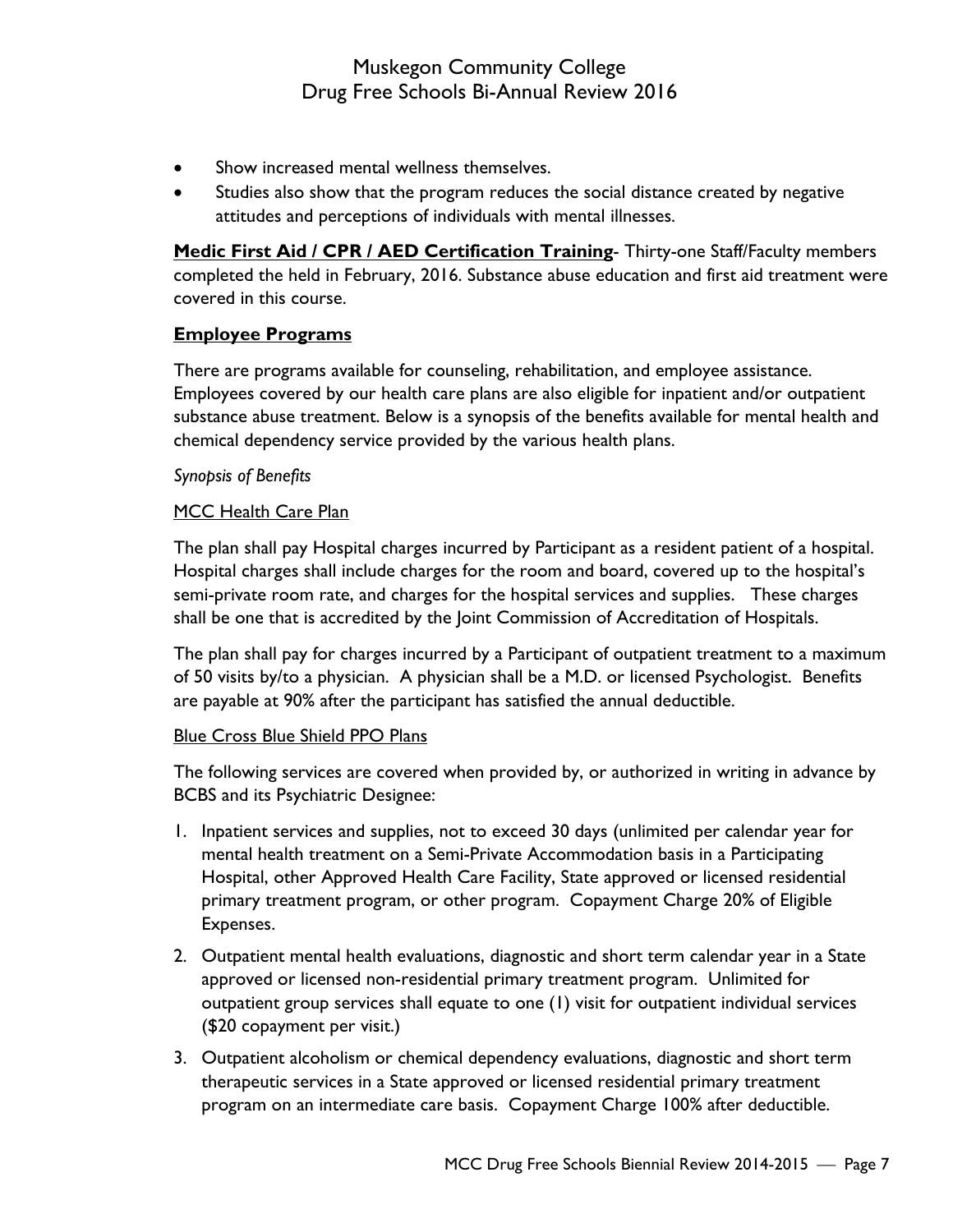- 4. Intermediate care for Alcoholism or Chemical dependency evaluations, diagnostic and short term therapeutic services in a State approved or licensed non-residential primary treatment program on an intermediate care basis. Copayment Charge 40% of Eligible Expenses \$20 per visit.
- 5. Inpatient services and supplies for alcoholism and Chemical Dependency confinement. 100% after deductible.
- 6. Services of a Participating or other approved Physician while the Enrollee is in an intermediate care setting, or confined as a bed patient in a Participating Hospital or other Approved Health Care Facility or Program. Copayment Charge 40% of Eligible Expenses.

**Employee Assistance Program:** employees and their families have access to this program through Mercy Hospital Health WorkLife Services and Cigna. WorkLife Services EAP can help with; depression, anxiety, stress, substance abuse, marital problems, grief and losses, job performance/job concerns family problems with up to five sessions free. Cigna offers a robust EAP offering with online services, live chat assistance, referrals and webinars for employees and employee's families coping with substance abuse along with other work/life issues. Services are confidential and all counseling sessions are offered with a licensed professional counselors. If the offerings are combined, Muskegon Community College provides employees and their families up to eight (8) free counseling/support sessions.

A comprehensive list of resources for support and assistance is in the annual security report and several areas in our portal for employees and students seeking treatment and or assistance with substance abuse and related problems. A list of the resources available in Muskegon County and surrounding areas is attached to this document.

|                                          | On Campus |      | Non-Campus |      |      | Public |      |      |      |
|------------------------------------------|-----------|------|------------|------|------|--------|------|------|------|
| <b>OFFENSE</b>                           | 2012      | 2013 | 2014       | 2012 | 2013 | 2014   | 2012 | 2013 | 2014 |
| <b>ARRESTS Liquor Law Violations</b>     |           |      | 0          |      |      |        |      | 0    |      |
| <b>DISCIPLINARY REFERRALS Violations</b> |           |      | 0          |      |      |        |      | 0    |      |
| <b>ARRESTS: Drug Abuse</b>               |           |      | 0          | 4    |      |        |      | 0    |      |
| <b>DISCIPLINARY REFERRALS: Drug</b>      |           |      |            |      |      |        |      |      |      |
| <b>Abuse Violations</b>                  |           |      | 0          |      |      |        |      |      |      |

Review of Crime Statistics: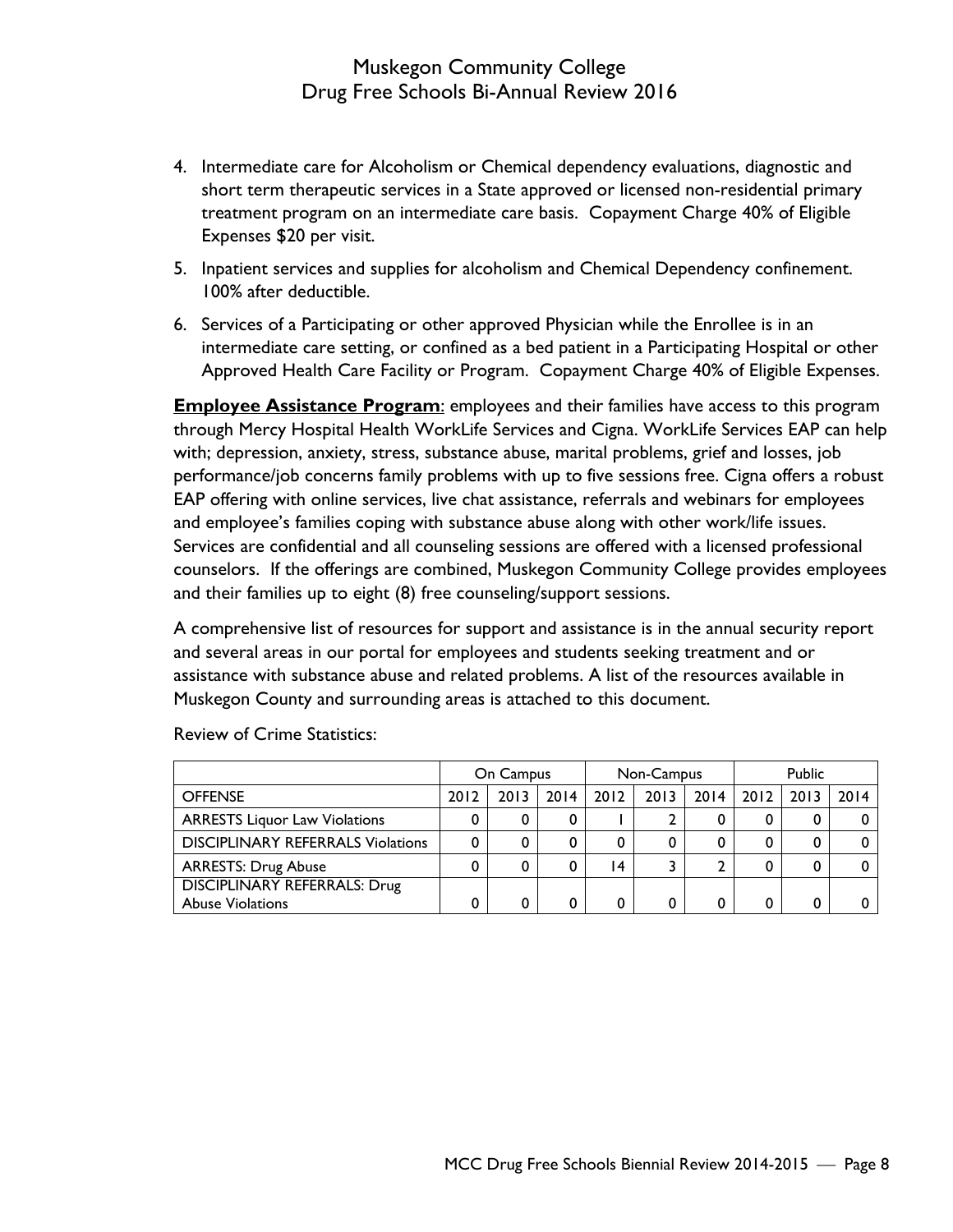### **III. RECOMMENDATIONS**

After review of the College's alcohol and other drug policies and programs, the primary recommendations are as follows:

- Develop a new and comprehensive plan for the Annual Notification of alcohol and other drug (AOD) policies to all employees by Human Resources Office
- Continue to improve communication and coordination of campus AOD programs
- Continue to provide a variety of student activities that offer student safe and alcohol free alternatives
- Continue to provide student activities focusing on drug and alcohol education
- Continue to incorporate AOD policies and resource information into employee orientation program
- Continue annual notification to students two times each semester. The Office of the Vice President for Student Services/Administration will be responsible for notifying MCC students.
- Create a new survey to assess student, faculty and employee attitudes and perceptions about the drug and alcohol problem on campus.
- Write a comprehensive Drug and Alcohol Program Plan for 2016-2018.

# **IV. SUMMARY**

Muskegon Community College certifies that it has adopted and implemented a program to prevent "the unlawful possession, use or distribution of illicit drugs and alcohol by students and employees" on campus property or as part of any campus activity. Additionally, the College has:

- Written policies for employees and students on alcohol and other drugs possession and use;
- Implemented a process that ensures policy distribution to all students, staff and faculty; outlined health risks associated with alcohol abuse and illicit drug use; described federal, state and local sanctions for unlawful possession or distribution of illicit drugs and alcohol;
- Designed and implemented drug and alcohol programs on campus;
- Specified disciplinary sanctions imposed on students and employees for policy violations; and
- Conducted a biennial review of the effectiveness of its drug and alcohol programs.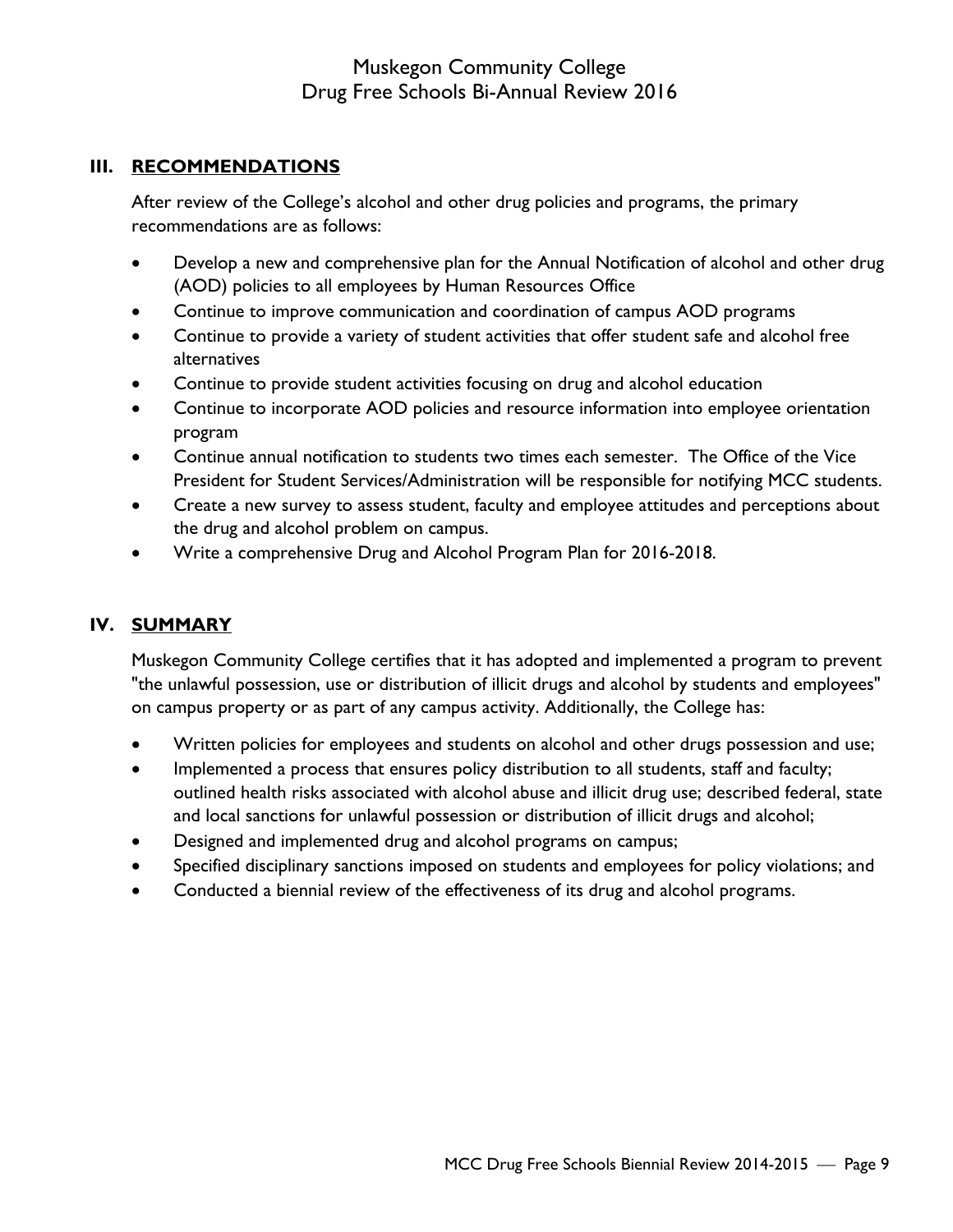#### **Organization About Contact Information**

Call -211.org CALL strives to be a visible and effective access point for persons needing health and human service programs, promoting consumer education and choice of options. CALL provides Comprehensive Information and Referral for Muskegon County as well as Specialized Senior Information and Assistance for Muskegon, Oceana, and Ottawa Counties.

#### Public Health Muskegon **County**

Public Health provides Muskegon County with a wide variety of primary prevention and intervention services. Programs and projects focus on reducing early initiation to alcohol, tobacco, and other drugs; reducing perinatal substance use; decreasing individual and societal consequences of substance use and abuse; and decreasing youth access. While evidence based activities focus on use of community and environmental change strategies, direct programming is available for at risk populations.

Services are available to those who:

- •Live in Muskegon County.
- • Have a serious mental illness, developmental disability, serious emotional disturbance, and/or co-occurring substance use disorder.
- • Have Medicaid. If you do not have insurance, we can help you fill out a Medicaid application. If you do not have insurance and meet all other eligibility criteria, you may be placed on a waiting list.
- •Demonstrate medical need for services.
- **HealthWest** Services authorized for treatment of a behavioral health and/or co-occurring substance use disorder concern must be medically necessary. You will participate in a screening of your needs to identify the type of services you might be eligible to receive. Medical necessity also means that the amount (how much of a service you get), scope (who provides the service and how), and duration (how long the service will last) of your services are enough to meet your needs. Medicaid recipients are guaranteed to receive services that are medically necessary. For people who have no insurance, there is no guarantee they will get services if there is not the money to provide those services, and they may be placed on a waiting list.
- Pathways, MI From mental health services to substance abuse counseling to adoption and foster care programs, Pathways offers a wide range of resources and expertise, all dedicated to enabling children, adults and families achieve change in their lives and communities. For those who need us most Pathways is here...with help for a new beginning and hope for a better life!

560 Seminole Road Muskegon, MI 49444 231.733.8601 www.referweb.net/call/

209 E. Apple Avenue Muskegon, MI 49442 231.724.6350 healtheducation@co.muskegon.mi.us www.muskegonhealth.net

376 E. Apple Avenue Muskegon, MI 49442 customer.services@healthwest.net 231.724.1111 www.healthwest.net

1760 Wells Avenue Muskegon MI 49442 231.777.2222 www.pathwaysmi.org/